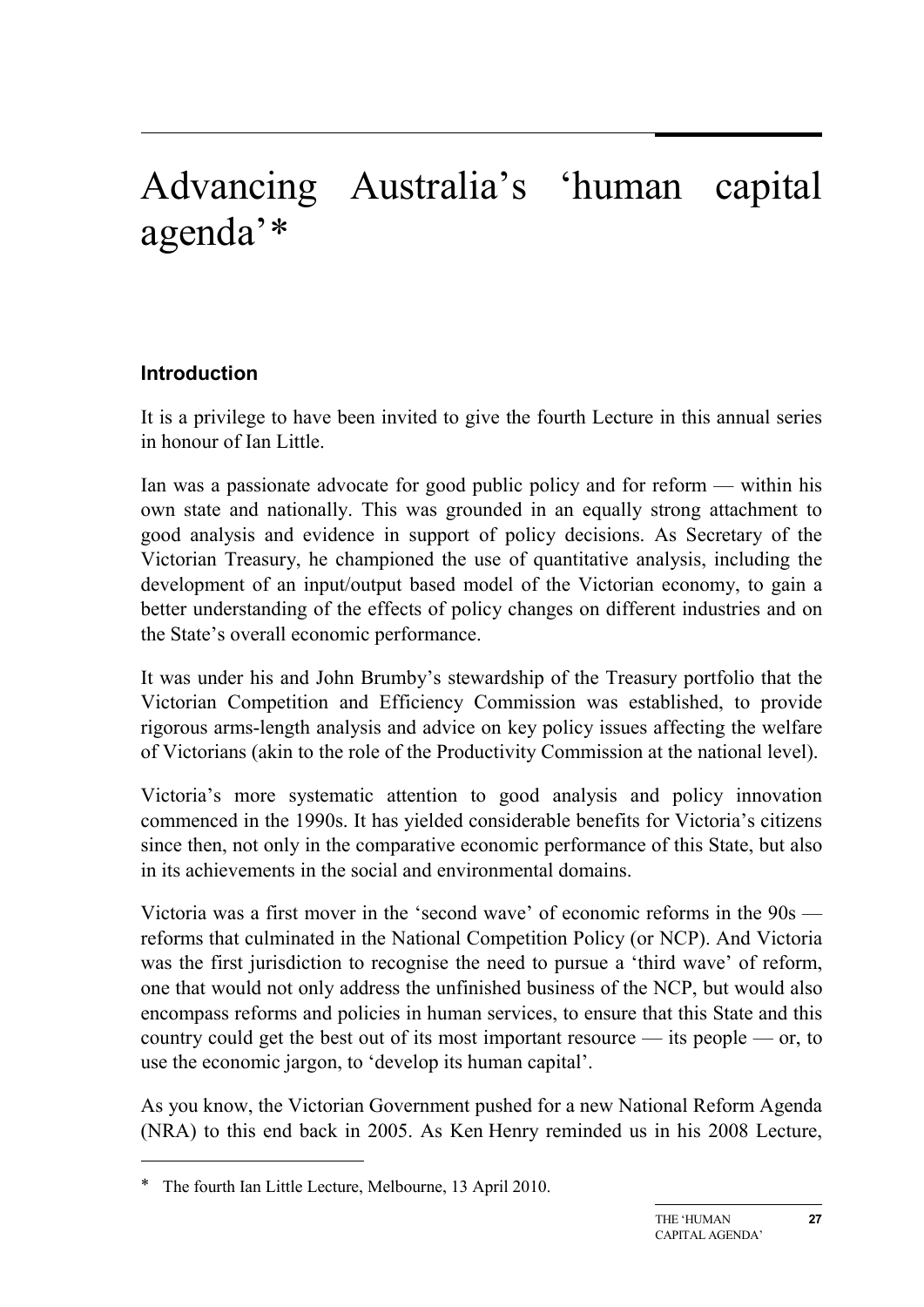Ian Little was instrumental in this, in close collaboration with Terry Moran and Victoria's political leaders.

Victoria bolstered its case for a national reform agenda focussed on 'human capital' by modelling the potential economic benefits on offer. Facing some resistance at Commonwealth level, it supported an equivalent COAG-sponsored assessment by the Productivity Commission, to affirm that its (large) projected numbers were neither fanciful nor based merely on fiscal self-interest.

In May 2006, shortly before his death, Ian was the dinner guest speaker at a Commission executive 'retreat'. I recall clearly that he urged us to be ambitious in grappling with this complex modelling task and its many unknowns — because he felt keenly the importance of such analysis to the degree of ambition that would ultimately be embodied in the reform agenda itself.

Sadly, Ian was not to see the culmination of this and other work in the final COAG reform program that took concrete shape from early 2008. Nevertheless, that program remains partly his legacy, and something for which Victorians and indeed Australians should feel a debt of gratitude.

My topic for this Lecture was therefore a natural choice, focussed as it is on advancing key strands of the new reform agenda that Ian held dear. It also returns me to the theme of a speech I gave here in Melbourne to the Victorian branch of the Economic Society in September 1998, shortly after I was appointed Chairman of the Productivity Commission. Further, it seems a good time to take stock of developments, given that much has taken place in a short time, and in light of the budgetary constraints now facing further reform in the wake of the global financial crisis.

# **What is 'human capital' and why is it important?**

When preparing that presentation to the Economic Society in Victoria over a decade ago, I was conscious that while 'human capital' may have been part of the economist's vocabulary (at least since Becker), it was not part of anyone else's. That has changed. Although 'every pet shop galah' may not be calling it out (to borrow Paul Keating's evocative phrase from an earlier reform era), the term has clearly entered the political lexicon and even the public debate.

At its core, the concept itself is actually a pretty simple one, relating to the bundle of attributes that determine how productive people are in their workplaces and in society. Some of these are innate and some acquired, with the former (aptitudes) influencing the latter.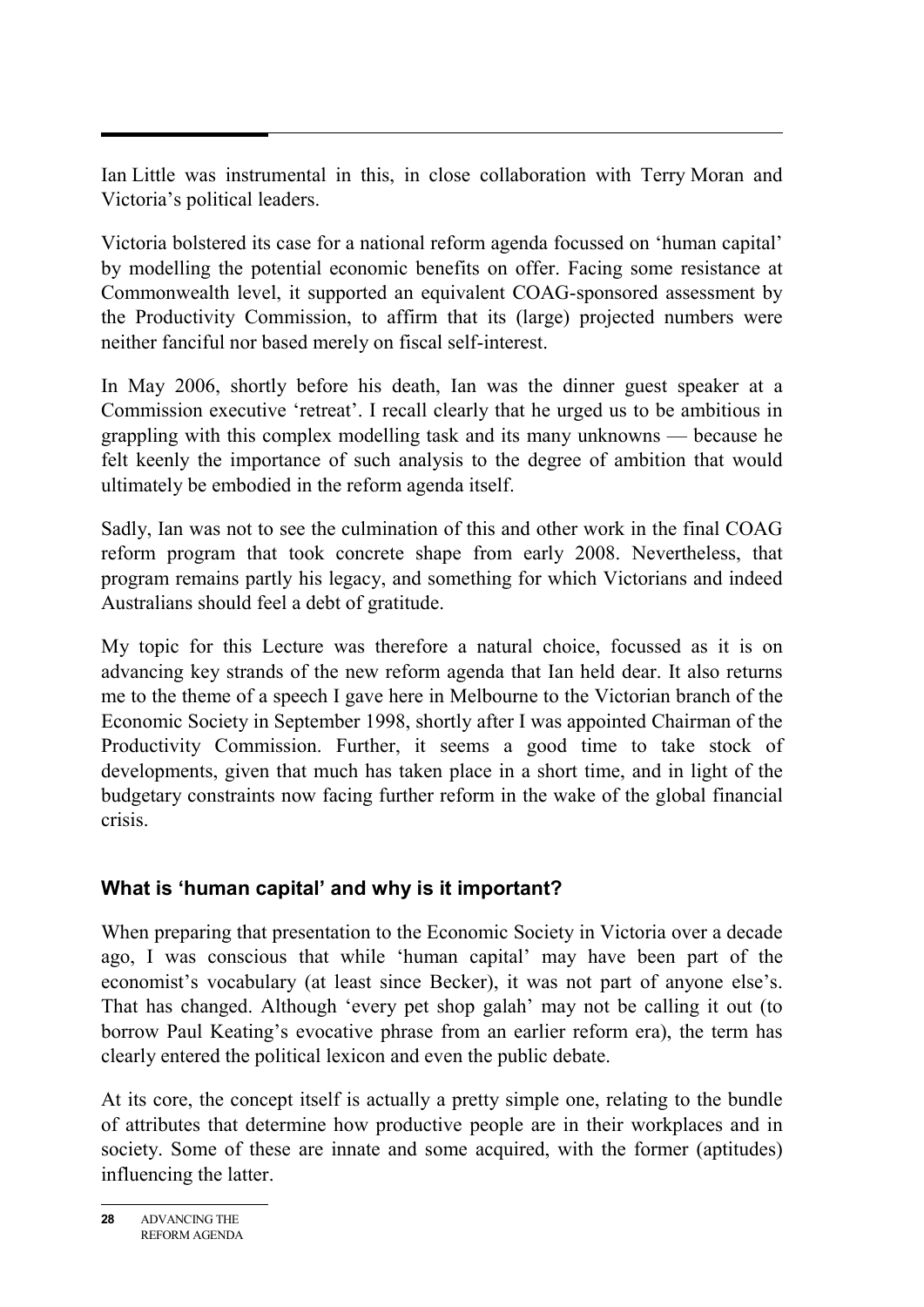The accumulation of human capital, like physical capital, requires investment of both resources and time, to add to the existing stock and fend off depreciation. It occurs from an early age and continues over a lifetime. Some of it happens naturally as a consequence of everyday experience and observation. But key drivers are structured or institutionalised environments for formal learning — 'education and training' — and maintaining wellbeing — the health system. These have naturally become major concerns of public policy and of the COAG agenda directed at human capital. That said, and notwithstanding that they involve a degree of interdependence, this lecture will concentrate on the education side of human capital development rather than health. (Health reform would require another speech altogether!)

A key distinction can be drawn between the role of education in giving people the ability to do particular things — involving specific skills or technical competencies — and its role in conferring analytical, discovery and communication skills of a more generic (or enabling) kind. These include what are known as the 'foundation skills' of literacy and numeracy, which have very wide application.

Both categories of skill — the specific and generic — are clearly important to the productivity of people, but in a rapidly changing world, demanding periodic adjustment and adaptation, the latter arguably have the more fundamental and enduring contribution to make.

The significance of the foundation skills of functional literacy and numeracy, relative to educational attainment *per se*, has been explored in Productivity Commission research which is to be released shortly. Based on recent survey data, this analysis confirms empirically that most literacy and numeracy skills are acquired through primary and secondary education. In terms of the impact on workforce participation and peoples' wages (the latter being a rough proxy for their workplace productivity) an increase in foundation skills is estimated to have as big an effect as (other) educational attainment. For example, other things equal, the incremental effect on the participation of women from attaining 'level 3' literacy and numeracy (relative to level 1) was estimated to be comparable to that from acquiring a tertiary degree (relative to Year 12). And there were also found to be relatively large estimated differential impacts on wages (Shomos, forthcoming).

Such modelling inevitably has limitations, but the broad finding as to the importance of foundation skills for labour market outcomes appears robust, and has significant policy implications.

Higher levels of human capital, whether measured directly by skills or indirectly by educational attainment, have been found to be strongly associated with higher levels of productivity and workforce participation in a variety of empirical studies,

**29**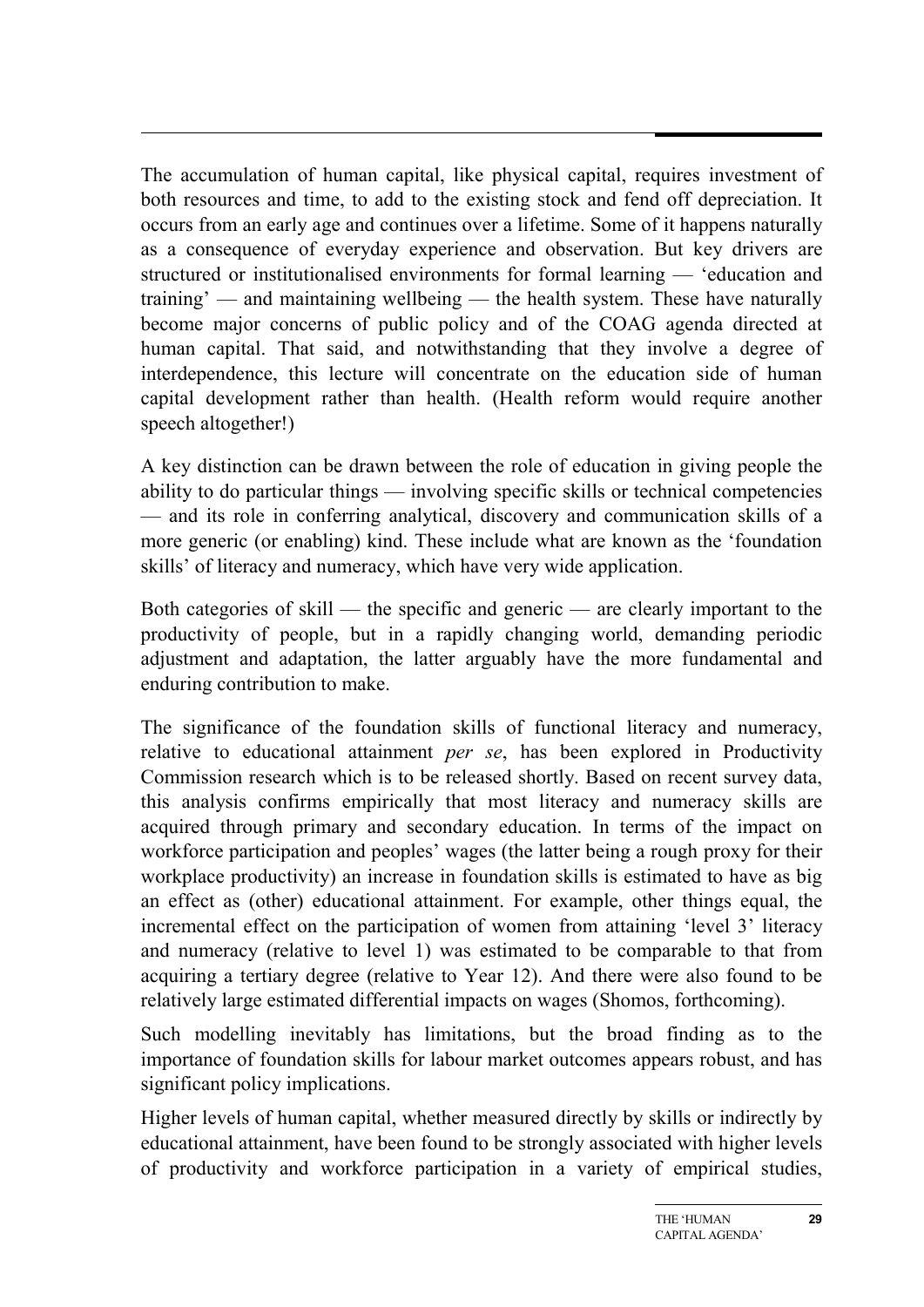including some looking specifically at Australia (for example, Chiswick *et al*, 2003 and Kennedy and Hedly, 2003). These include other recent studies by Productivity Commission researchers (Forbes, *et al*, 2010, Laplagne, *et al*, 2007).

Moreover, human capital in its multiple dimensions drives both the creation and application of knowledge, which are at the centre of the process of economic growth, as Paul Romer's seminal work clarified in the early 1990s. Much cited in support of this is Steve Dowrick's meta-analysis of existing empirical studies internationally, suggesting that an additional year's education can yield an increase in a country's GDP of 0.2 percentage points above trend. Over four decades, this would amount to GDP being 8 per cent greater than otherwise (Dowrick 2004).

Another commonly cited analyst in this field, Eric Hanushek from Stanford, finds an even bigger payoff from *quality* improvements in education, as measured by a student's cognitive skills. For example, Hanushek and Woessman's international comparisons of student performance and economic growth find that 'one standard deviation in test scores … is associated with a two percentage points higher average annual growth rate in GDP per capita across 40 years' (2009, p. 9).

Before going on to explore some of the policy implications, however, it may be worth a quick reality check. 'Human capital', while important, is not *all* that is needed for a successful economy. Throughout much of the post-war period, Australia's productivity performance and income growth were poor compared to other OECD countries, despite our relatively highly educated workforce. Equally, the surge in our productivity growth from the early 1990s — and the rise in per capita incomes that accompanied it  $-$  cannot be explained by any sudden improvement in skill levels. Taking into account skills gained through education and work experience, the growth in skills was faster in the 1980s (when productivity growth was slow) than during the 1990s productivity surge (Barnes and Kennard 2002).

As is now generally recognised, the transformation in Australia's economic performance can be attributed mainly to preceding waves of microeconomic reform that removed institutional and policy-related impediments to our economic performance, including the progressive loosening of regulatory constraints on how labour is allocated and used in workplaces. Tackling those anti-competitive arrangements and other rigidities was necessary to realise the potential of Australia's workforce — its human capital — to contribute to more rapid productivity growth, and to Australia significantly reducing the income gap with the rest of the industrialised world.

While this process has been very important, and is not yet over, it is obvious that our future economic progress cannot depend on 'catch-up' alone. As Australia gets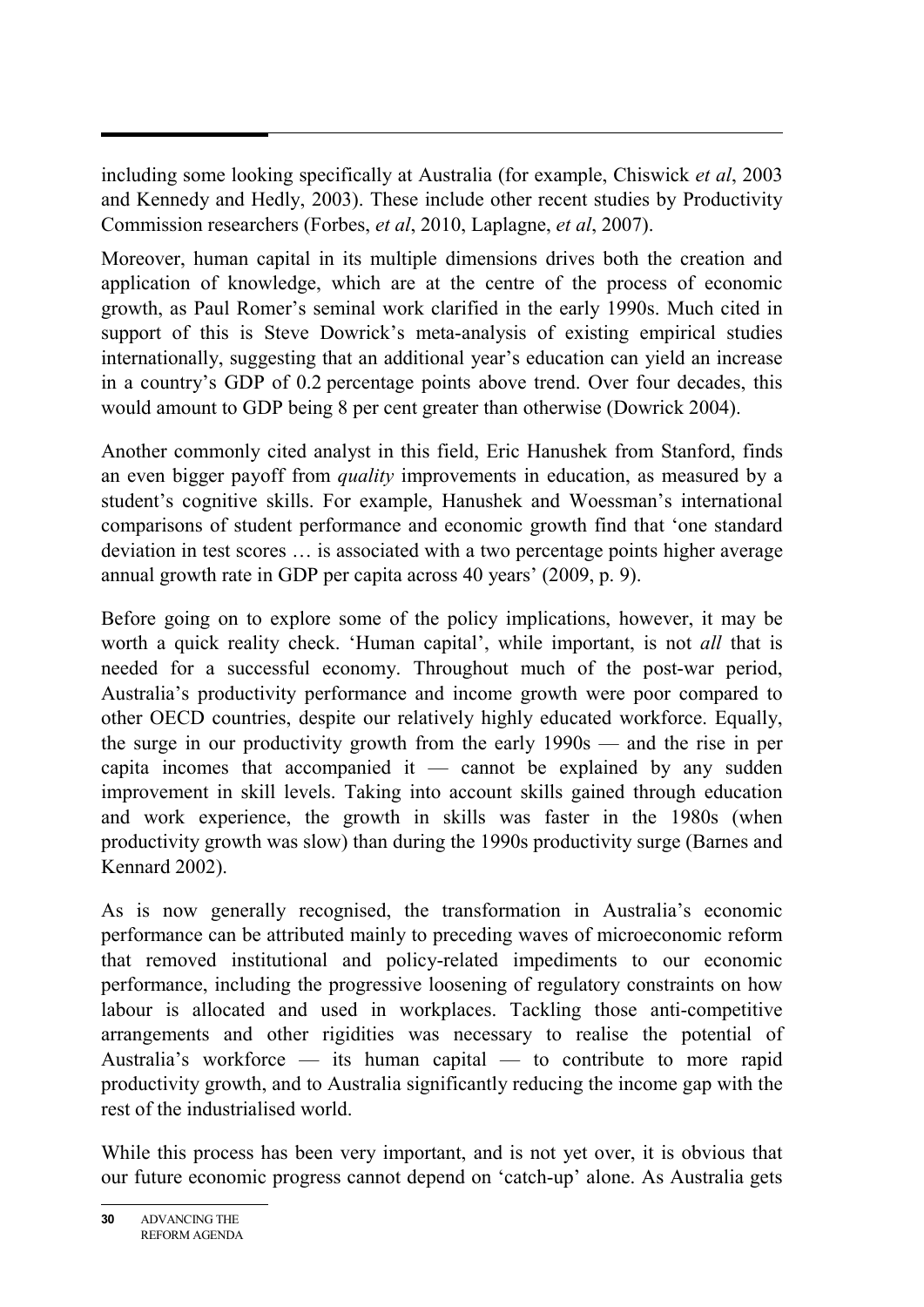closer to the frontiers of economic performance, our progress will depend more and more on our capacity as a society to invent, innovate and adapt. But it is important to remember that our success in innovation and adaptation will depend both on the skills and attitudes of our people, and on how well they are utilized in enterprises of all kinds throughout the country. In short, the functioning of labour markets and the flexibility of workplaces are as important to the effective contribution of human capital to Australia's economic performance as are our education and training systems.

Further motivation for giving more attention to human capital development is the looming challenge of population ageing. Consequently lower participation rates and higher dependency ratios would see per capita income growth decelerate at the same time as per capita spending on government services accelerates. This does not mean that policies that could cost-effectively promote productivity and participation, including through human capital development, should not have been pursued *earlier* — simply that the opportunity cost of not doing so has increased.

# **How is Australia performing?**

Well, how have we been doing? The short answer to that is 'not bad, but we need to do much better.'

To begin with, we have seen a significant rise in educational attainment in Australia over the past few decades, including Year 12 completions and participation in tertiary study, which is a good thing. However, most of the gains in Year 12 completions occurred in the decade from 1983 *—* there has been little or no real progress since then.

Also, there are still over 20 per cent of 20-24 year olds in Australia who are not fully engaged in either education and training or employment — and this proportion has not improved much over the past decade, despite historically low unemployment.

In terms of the *quality* of education, as measured by standardised international tests of foundation skills at different ages, the bottom line is that while Australia does well on average, it does less well than other countries for students from lower socioeconomic backgrounds. Moreover, for all students, we seem to have been falling behind in some key areas. Let me elaborate.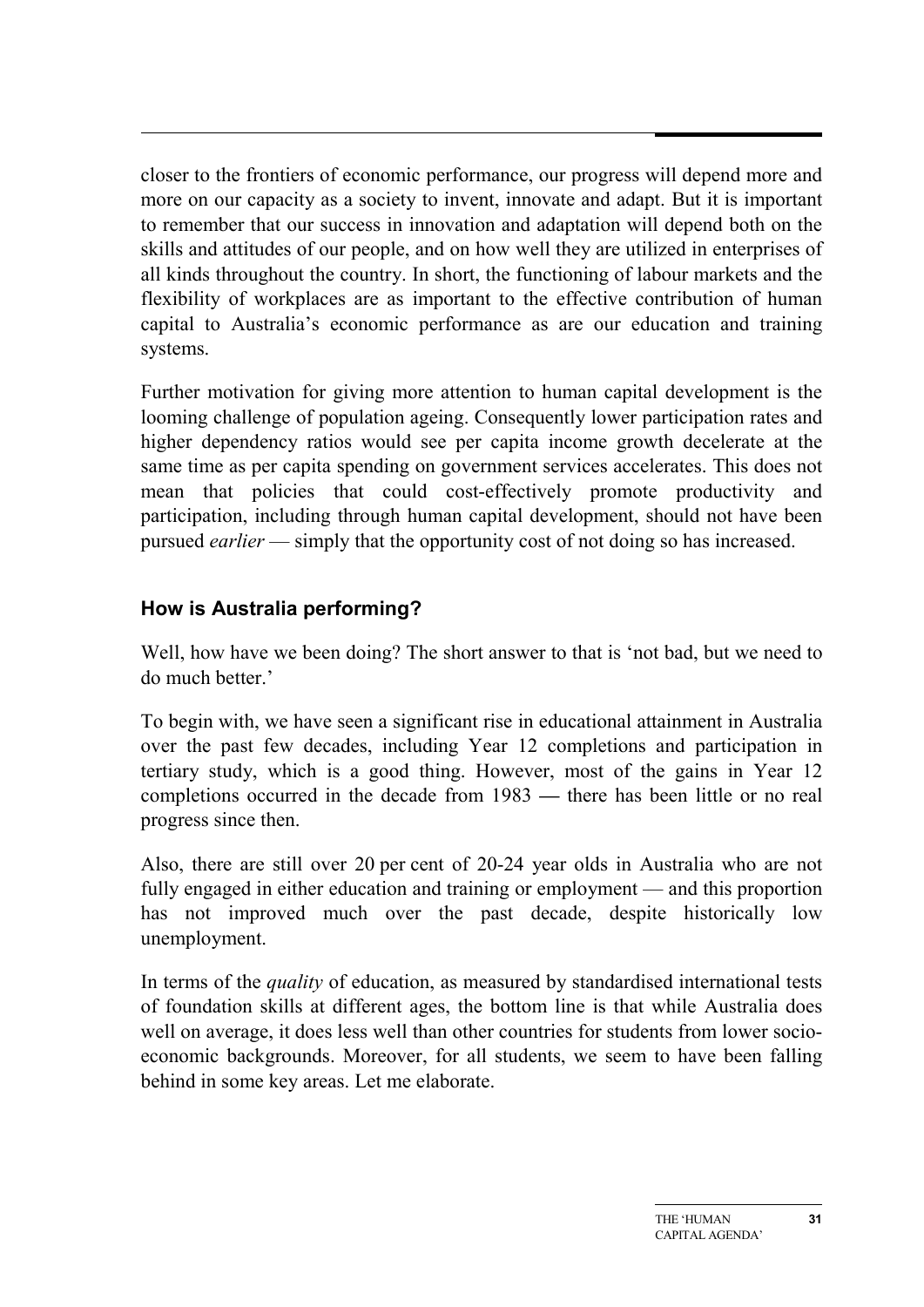## *A mixed international report card*

In the most recent data (for 2006) Australian students rated significantly above the average scores for OECD countries in the highly regarded PISA tests (Programme for International Student Assessment). Accounting for the dispersion of results around the mean, we find that across all three areas tested (reading, maths and scientific 'literacy') higher proportions of Australian 15 year olds were in the *top*  levels, and smaller proportions in the *bottom* levels, than the OECD average. While this is encouraging, our performance was exceeded by up to eight other countries in these tests and, in every case, we came in well below the top performer.

It is also worth noting that we don't do as well in a separate international test that focuses on maths and science (Trends in International Mathematics and Science Study [TIMMS]) — especially in relation to the proportion of students who do not attain the defined 'low benchmark' (where we are at the median).

When it comes to how well children from lower SES groups do, we slip further down the rankings. The educational attainment and occupational status of parents explain a significant part of the variance in our results — less than the OECD average, but a lot more than for the top performing countries (and New Zealand). This is most clearly illustrated in a 2003 comparison with Finland (the top performer) which shows the 'performance gradient' in relation to social advantage to be significantly steeper in Australia.

As Peter Dawkins from Victoria's Department of Education and Early Childhood Development has noted, 'Australia's high SES students on average achieve outstandingly good outcomes by international standards, whereas the outcomes are comparatively mediocre for low SES students' (Dawkins 2010).

## *Going backwards in 'foundation skills'?*

Cause for further concern is evidence suggesting that Australia's comparative educational performance is not improving; indeed that it is *declining* for the foundation skills of literacy and maths. This can be seen from summary information in the COAG Reform Council's first report on the National Education Agreement last year. This shows, for example, that the mean score for reading literacy declined from 528 to 513 between 2000 and 2006, with the number of countries that were 'significantly better' than us rising from one to five. The mean decline was found to have occurred through a sharp drop (from 18 to 11 per cent) in the proportion of students attaining the highest level of proficiency, without any compensating rise at the lowest levels.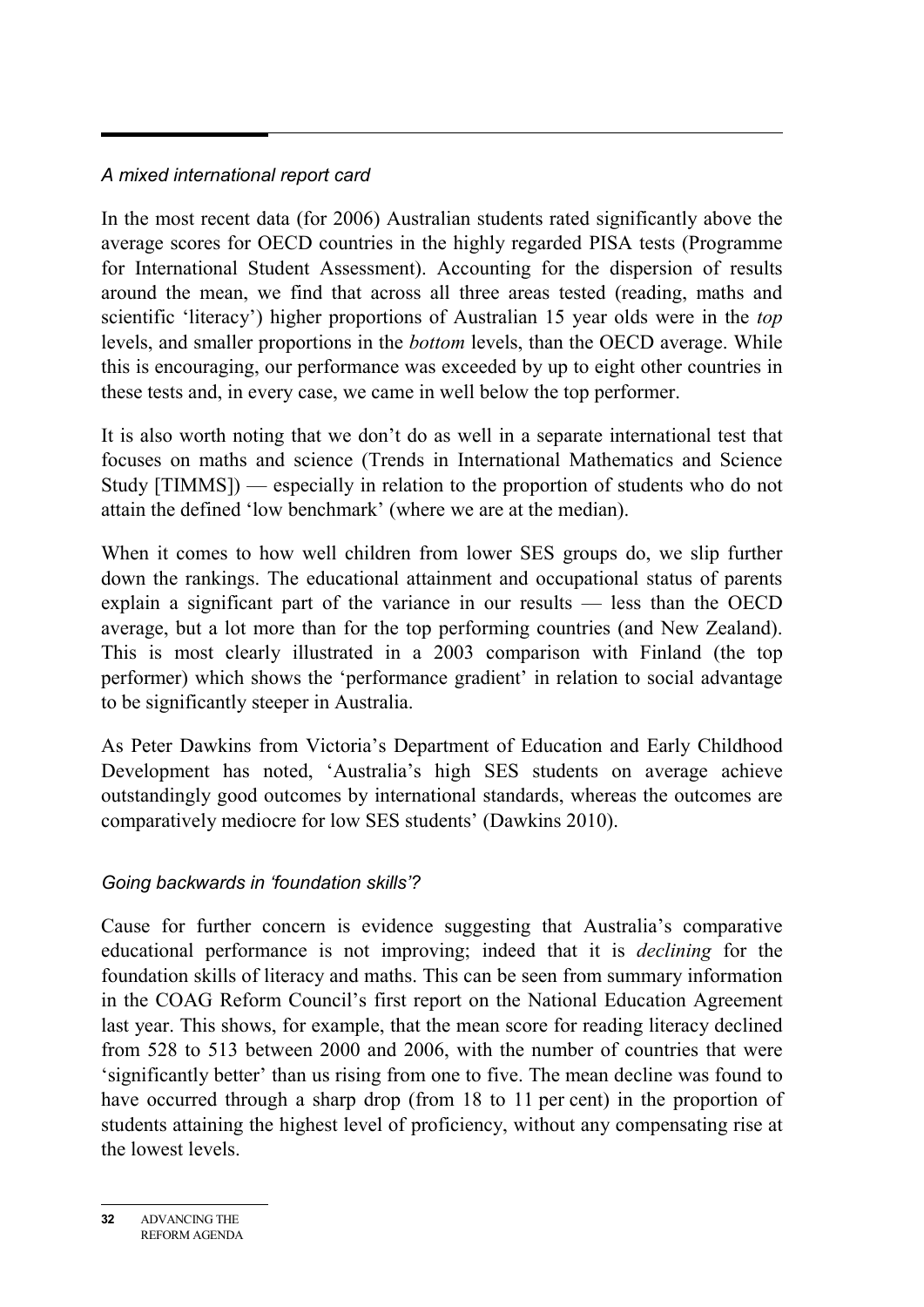The decline in Australia's comparative international performance appears not to be just a consequence of some other countries doing better, but also of Australia doing *worse*. Andrew Leigh and Chris Ryan (2009), in an innovative but careful study for the Australian Government using available longitudinal data, find a statistically significant fall in both numeracy and literacy over extended periods. They conclude from their research that 'the numeracy of the typical young teenage student in 2003 was approximately *a quarter of a grade level* behind his or her counterpart in 1964' (p. 7). They observe that, as this decline occurred over a period in which real expenditure per student rose substantially — through smaller class sizes and higher teacher:student ratios — school productivity probably fell during that time.

# **COAG's Human Capital Reform Agenda**

These emergent data on trends and comparative performance have clearly justified a central place for education and training in the human capital reform agenda. This was first agreed to by heads of governments in February 2006, alongside a health stream directed at chronic disease prevention/alleviation and a 'work incentives' stream.

Within the education stream (or Productivity Agenda, as it is somewhat misleadingly called), there are four targeted areas across the life cycle, with a particular emphasis on building good educational foundations early on, and addressing disadvantage.

# *The Commission projected significant (qualified) benefits*

In responding to COAG's request for it to estimate what the benefits might be from (unspecified) reforms in these areas, the Commission confirmed the potential, in principle, for benefits to flow from better outcomes. We applied an analytical framework which involved: identifying 'best practice', using inter-jurisdictional comparisons; assessing what was potentially achievable in reality; and, finally, what the impact on productivity and participation might be from attaining those goals, and when.

None of these steps was straightforward, with the last one being the most experimental and requiring most judgement. This was generally exercised by erring on the ambitious or aspirational side. (Ian Little would no doubt have approved!)

Overall, the education stream was projected to have the potential to raise workforce participation by up to 0.7 percentage points and productivity by 1.2 per cent significant gains — with the largest potential gains coming from achieving better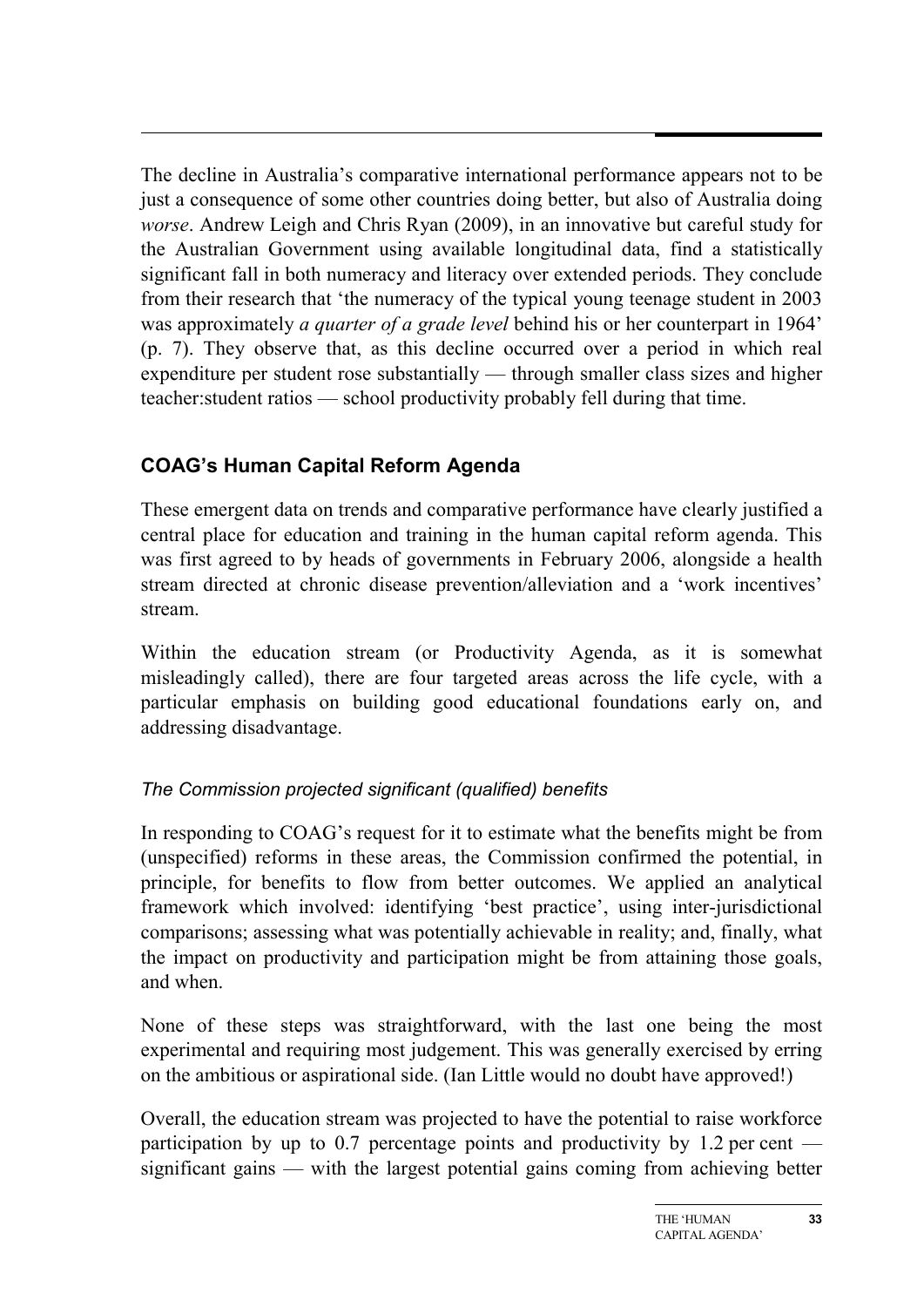transitions from school and improved adult skill acquisition. (Estimated gains from initiatives in relation to early childhood and literacy and numeracy were casualties of the required time frame of the analysis. Benefits were estimated to 2030, when children today will only just be settling into the labour market.) All this was in turn estimated to increase GDP by up to 2.4 per cent compared to 'business as usual' or by some \$24bn (in 2006 dollars).

An important caveat, ignored of course in press commentary, was that these benefits did not allow for the costs that would have to be incurred in order to achieve them. That is, they are *gross* benefits and not the result of any cost–benefit analysis. The estimates are thus more indicative of potential impacts on productivity and participation than on value added.

# *What social rate of return?*

Since then, a suite of programs has been devised to pursue these gains, totalling outlays of some \$6–8 billion over the next five years. (This of course excludes, and is dwarfed by, the \$16 billion or so being spent on school buildings as part of the recent job stimulation package.) If maintained, this additional spending equates to around a 2 per cent boost in Australia's educational investment. As such, it would be a pretty good investment indeed if it generated returns equivalent to over 2 per cent of GDP*.*

In reality, the extent to which this can be achieved will depend on the effectiveness of the specific programs adopted and how well they are implemented. This remains to be assessed. Moreover, the expenditure on school buildings may limit the scope for renewing the National Partnership outlays and cramp other education spending.

These represent important reasons for prioritising and allocating funds where the net payoff can be shown to be highest. Even in these fiscally straitened circumstances, human capital investments that can be shown to have high benefit:cost ratios should be allowed to proceed.

# **The fundamental drivers: teachers and governance**

With this in mind, I would like to comment briefly on two, related, areas that I believe deserve special attention among the various programs on offer in advancing the human capital agenda. These relate to the quality of teachers and teaching, and the governance and regulatory arrangements that influence how effectively the education profession can be utilised 'at the coalface'. Good teaching and sound governance should not be seen merely as items on a list of reform areas, but as pre-conditions for attaining many of the goals of the reform program itself,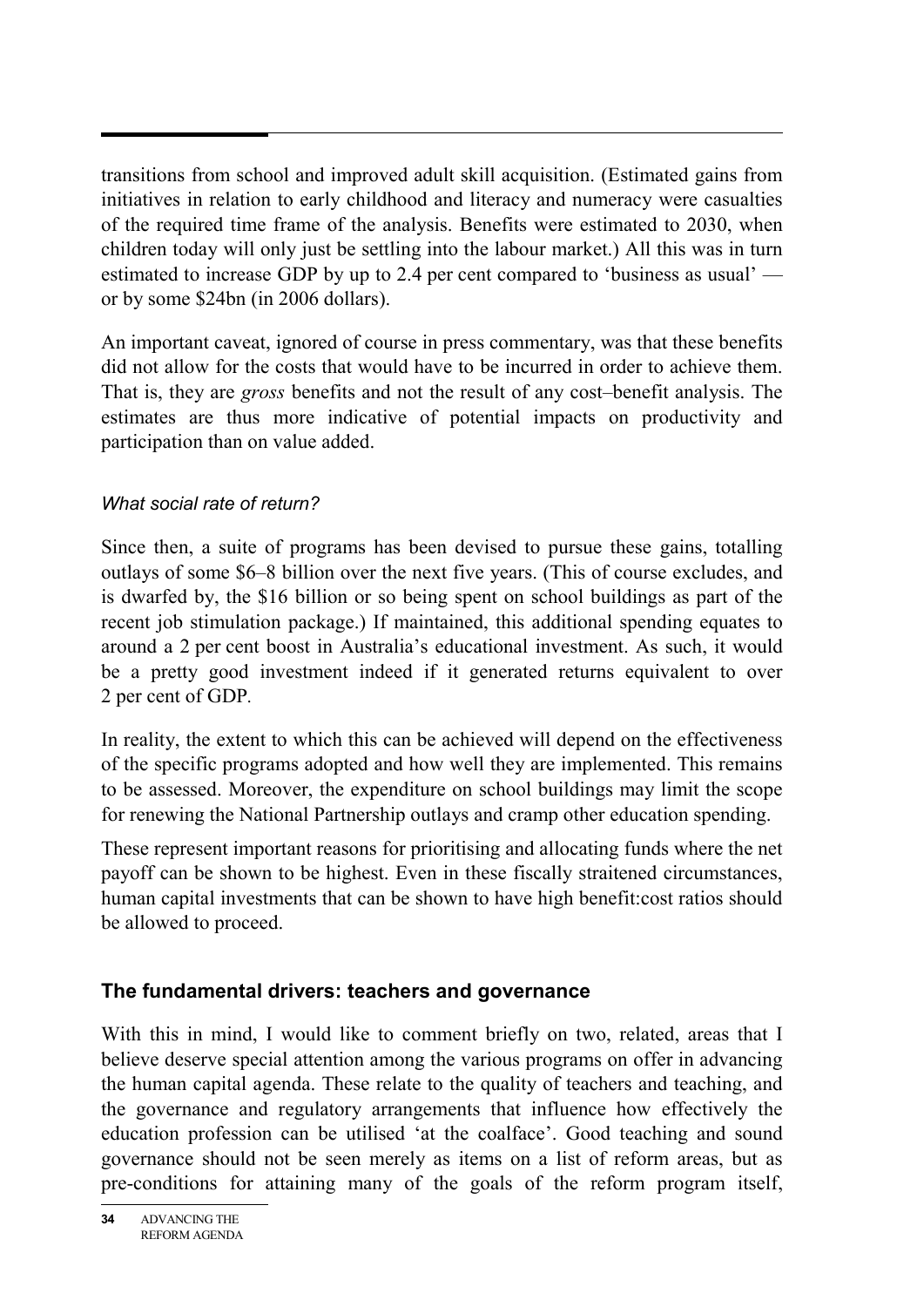including improved foundation skills, higher school retention and more balanced socio-economic outcomes.

## *Restoring quality teaching*

No part of an education system is more vital than its teachers. This intuitive truth is reflected I'm sure in the personal experiences of most of us. It has also been amply affirmed in a variety of research studies over the years. Little of this research has been done in Australia, however, where the performance of teachers appears not to have been a priority of education policy. If anything, attention to it seems to have been weakened over the years (at least until recently).

A good teacher will not only effectively impart requisite knowledge to students, but also enliven their interest in the subject matter and in learning itself, yielding lifelong benefits both to them and to society at large. Good teaching is especially important for students who derive little educational motivation or support at home. Those children can be found across the spectrum of society, but are more prevalent in areas of socio-economic disadvantage, especially Indigenous children and the children of those migrants who have limited formal education or facility in the English language.

It follows that teachers can also provide important early role models for children who lack other examples. In later years, they can help elevate the aspirations of their students and help them shape their career goals and choices, based on a good understanding of their abilities.

Given the crucial importance of teachers to human capital development — and the challenges facing our country to do better — there are disturbing signs that all is not well within the 'education workforce'.

In another important recent study, Leigh and Ryan (2008) found that the literacy and numeracy abilities of new teachers declined significantly, on average, in Australia between 1983 and 2003 — with this being particularly pronounced for women.

There is also evidence of significant shortages of teachers of the 'harder' subjects (maths, science) with one study indicating that of those teaching the reduced number of these courses on offer these days, up to one-half lack necessary training. More broadly, some 40 per cent of teachers in Australia's government schools are currently teaching courses for which they have had no formal training. (I think this puts the mediocre TIMMS results in perspective, as well as lending support to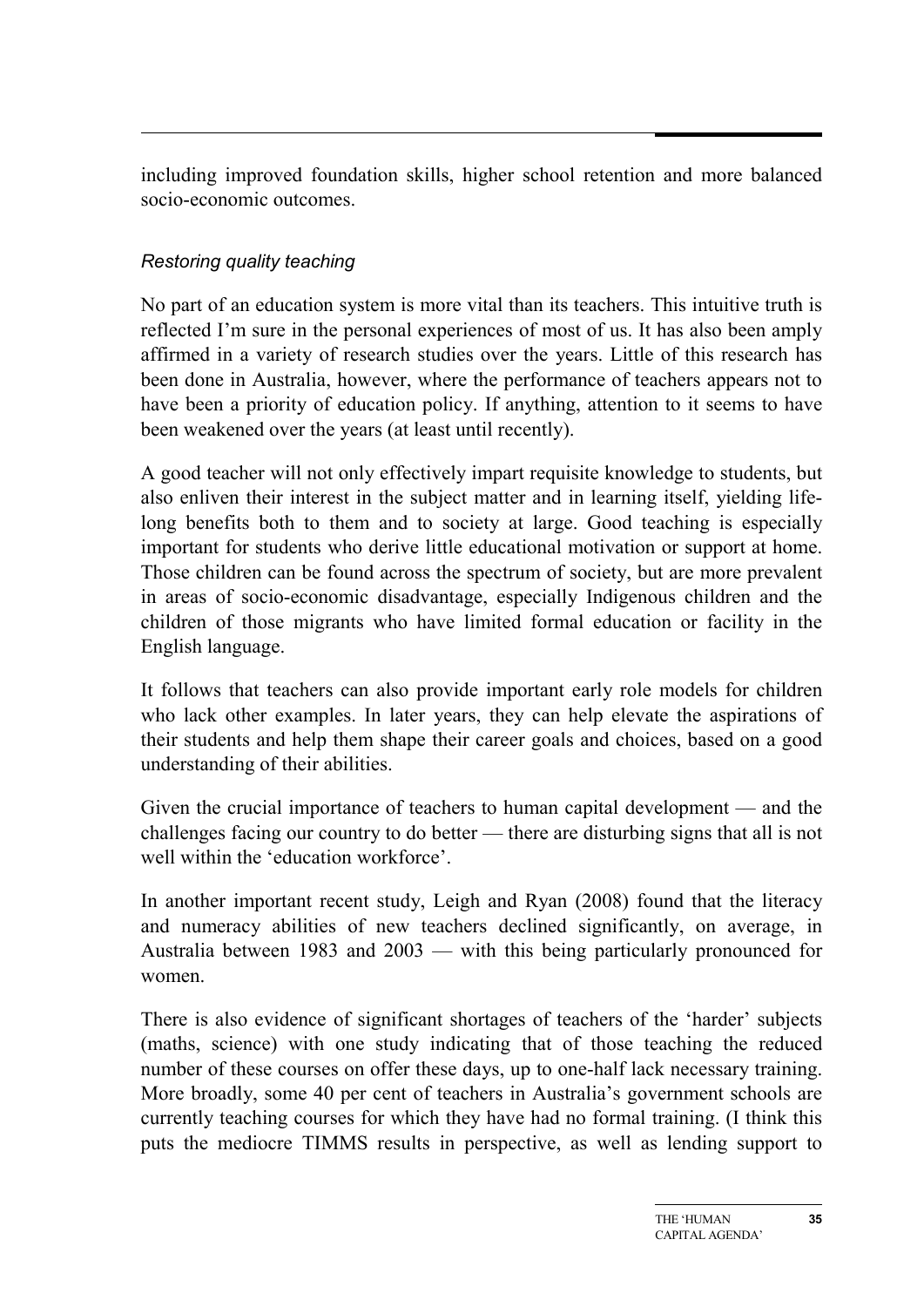claims from universities that courses at senior levels of secondary school have been 'dumbed down'.)

Added to this is a more general shortage of teachers in country and remote areas, which no doubt has contributed to the lower educational performance on average of their schools, relative to peers in urban communities.

Further, as you will no doubt be aware, there has been a flight of males from the profession. This has been particularly marked in primary schools — and arguably has made it harder to motivate many young boys and keep them engaged in school life, especially those most in need of good male role models.

Looking forward, the education workforce at all levels will be relatively hard hit by population ageing. For example, around one-half of secondary school teachers and 60 per cent of VET teachers are aged over 45. (This might be okay if the exit age were closer to 60 than 50. Unfortunately, it appears from HILDA data that the largest exodus of teachers from the profession actually occurs between the ages of 45 and 50). It follows from the research cited earlier that the age cohorts now leaving teaching are also the more highly 'academic' ones, who entered the profession in the 1970s and 80s.

In addition to all this, there is the looming challenge of upgrading an early childhood workforce to perform more 'instructional' roles under COAG's human capital agenda.

It is therefore of great importance that 'improving the quality of teaching and leadership in Australian schools' has become the object of a 'National Partnership' agreement between the Commonwealth and the States. Emphasis in this agreement is placed on attracting the best entrants to teaching, and also on their appropriate placement, ongoing training and remuneration, to ensure that they *stay* in teaching.

Among the reform areas specifically identified for 'reform reward' payments from the Australian Government, there is recognition of three likely contributors to the teaching profession's position: one focuses on remuneration; a second on in-school support; the third on school-based decision-making.

## *Remuneration issues*

When faced with mismatches in demand and supply, economists have a tendency to seek explanations in price or other incentive structures. While teachers are clearly motivated by more than money, in economists' terms the 'opportunity cost' of becoming (and remaining) a teacher has risen significantly over time. As Leigh and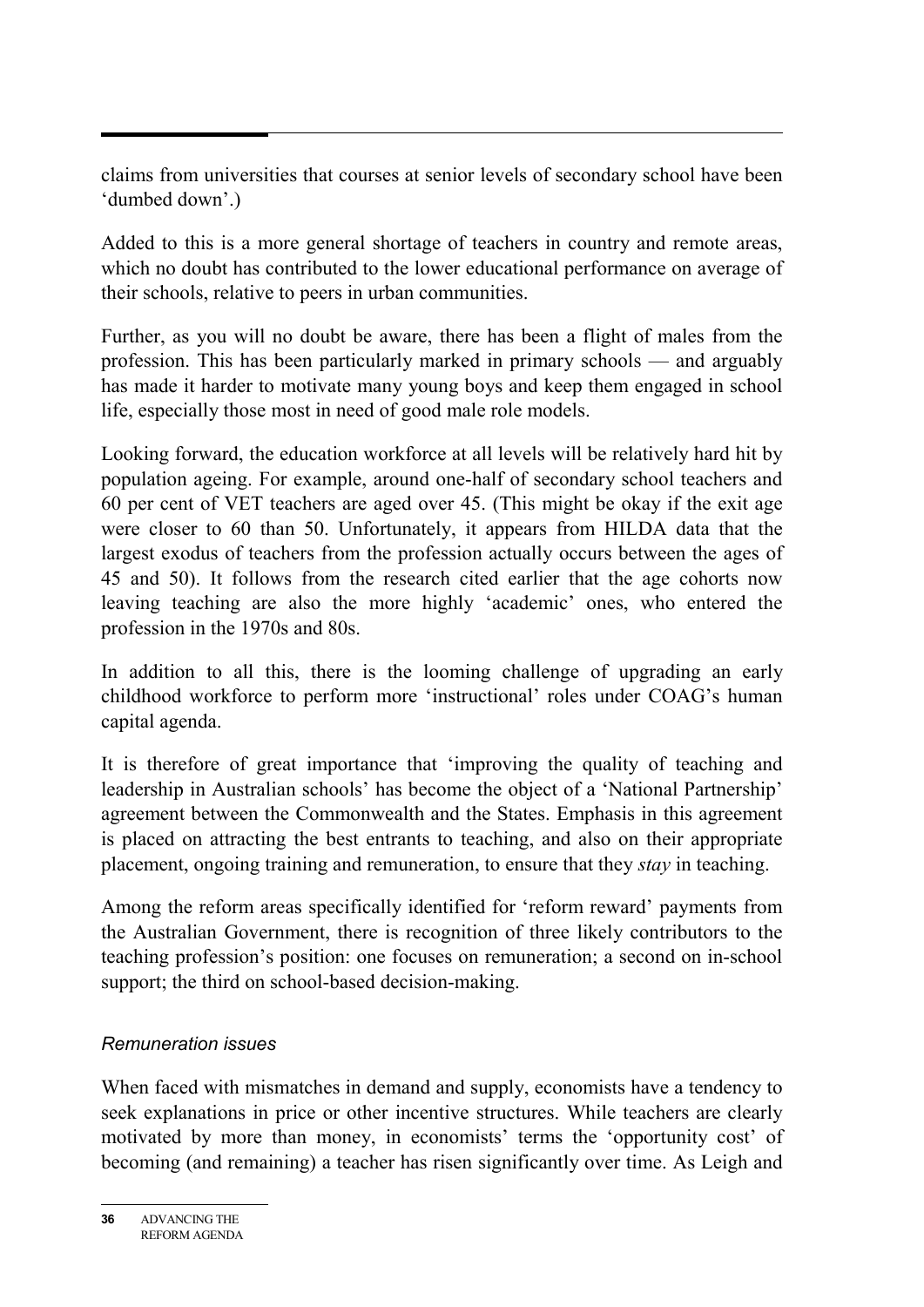Ryan (2008) have shown, between 1983 and 2003, the real earnings of teachers fell by 4 per cent for women and 13 per cent for men. And the declines were amplified when measured relative to other professions. It would be surprising if this had had no effect on the composition of the profession, or on its perceived status within the community.

Moreover, that study indicates that highly compressed teacher remuneration scales, together with progressively widening pay dispersion in other professions, has especially raised the opportunity cost for the most able people (which in turn is likely to have had a significant impact in the maths and science areas).

In the same period, improved career choices for women have had a more pronounced impact on the 'ability distribution' of female entrants to the profession, with their representation in the top two quintiles falling by around one-half.

All this would suggest a need to address pay relativities *within* teaching as much as between teaching and other professions. Currently one finds little recognition in remuneration structures for experience or skill levels, let alone for scarcity, or the contentious matter of differential performance on the job. The COAG National Partnership Agreement specifies that there are rewards for 'improved pay dispersion' and it identifies such possible approaches as more highly paid staffing classifications and special arrangements to encourage quality teachers and leaders into remote schools and those with Indigenous or other disadvantaged communities. These are very promising directions. The main constraint on their success — or the scope to extend them — may be resistance by teacher associations, rather than the budget, if the recent experience in introducing higher pay rates for 'highly accomplished teachers' in disadvantaged schools in NSW is any guide.

The reception given to performance pay has been more hostile and broadly based. While there is evidence from the USA of it having beneficial outcomes on students' results, some of the evidence base is contested and would benefit from impartial scrutiny. It would also be desirable to have some 'home grown' evidence from wellconducted trials in this country. (I understand that such trials are indeed now underway in Victoria.)

I won't say much in relation to the *second* area — more in-school support for teachers — but it is clearly an issue in a variety of respects, including administrative workloads which cut into teachers' time, and stress or burnout that can precipitate their exit. In more remote areas, including Indigenous communities, housing can be an obstacle to attracting good teachers — though hopefully this may at last have been addressed through the 'Building the Education Revolution' program.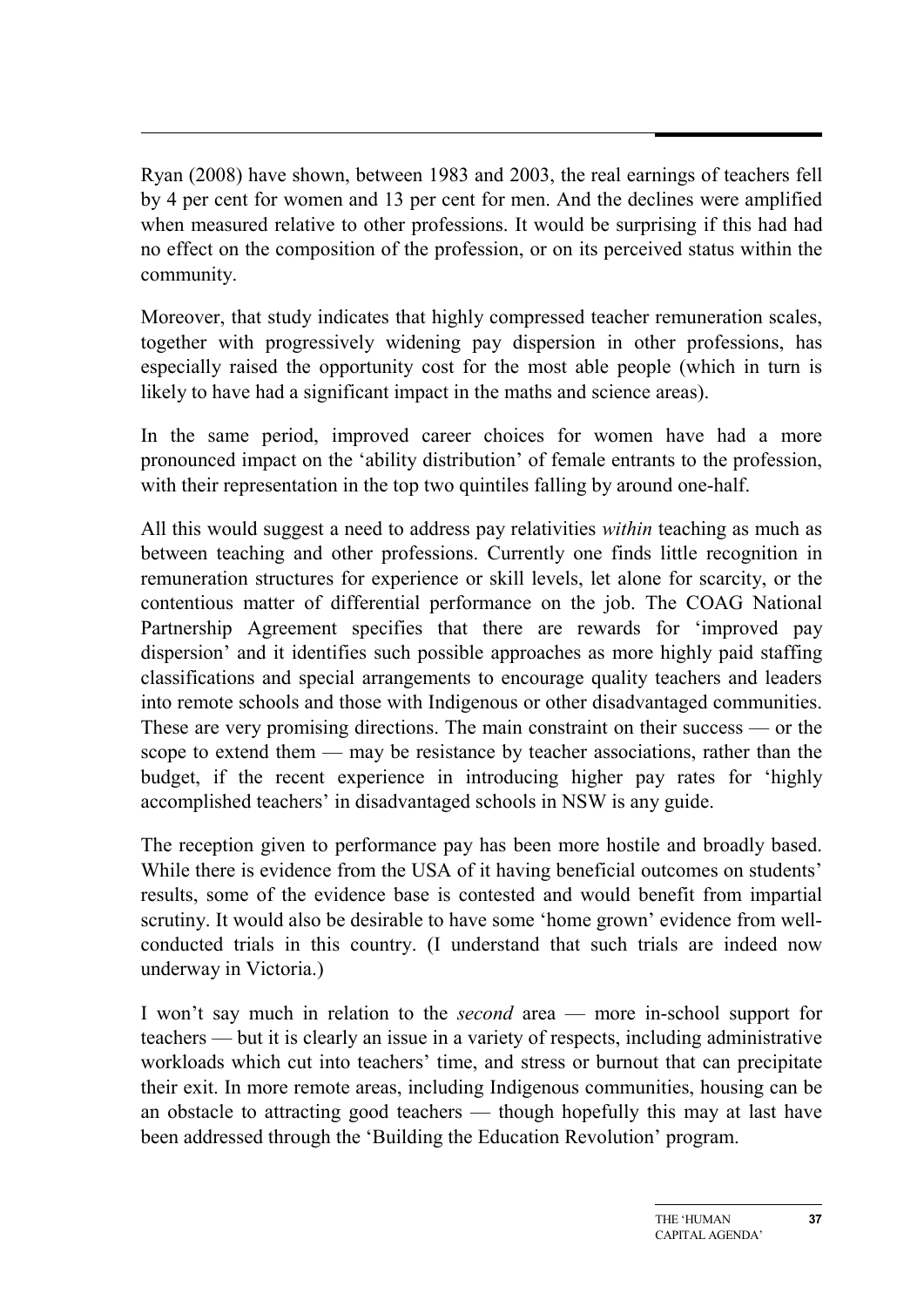## *Governance is fundamental*

The third area identified for financial reward is described as 'increased school-based decision-making about recruitment, staffing mix and budget'.

To the uninitiated — and indeed to Victorians who have grown accustomed to a more devolved system — this may seem a little odd. But the facts are that in most schools across Australia, unlike other places of work, managers have little or no say about who is appointed to their teaching staff and even about who is promoted or removed. Merit-based appointment is demonstrably lacking, compounding the lack of merit-based rewards.

Professor Max Corden recently wrote a celebrated piece on Australia's tertiary education system provocatively titled *Moscow on the Molonglo* (the Molonglo being the stream that feeds Canberra's Lake Burley Griffin). But the degree of centralised bureaucratic control seems far greater for Australia's school system than for universities, notwithstanding it being a State responsibility.

Centralised decision-making works best for systems that are relatively homogeneous and for which information and transaction costs are low. But school systems are not like that. With the best will in the world, making decisions centrally that can account for the specific needs of each school community is very hard. And centralised bureaucracies often develop their own incentive structures and agendas that can militate against such an endeavour anyway.

By the same token, school managers with little scope to influence the allocation of teaching resources could be expected to have less incentive to innovate or be responsive to community needs. And the best leaders will be less attracted to such a job. Those who are there will understandably feel threatened by accountability tools such as 'My School', particularly since the schools that they lead are not really *theirs* (or the local community's) anyway, at least in any meaningful operational sense.

For such reasons, there has been a global shift towards providing schools (as well as other education centres) with greater autonomy to manage and allocate their budgets and their human resources more effectively. Australia as a whole is defying this trend, being at the most centralised end of the spectrum according to OECD data. (It seems telling that, in contrast, some former communist countries are now among the *least* centralised!)

If not neutered by union opposition, the nationally consistent data that is now for the first time being made public on the 'My School' website should end up driving change for the better  $-$  by confirming that wide differences exist and thereby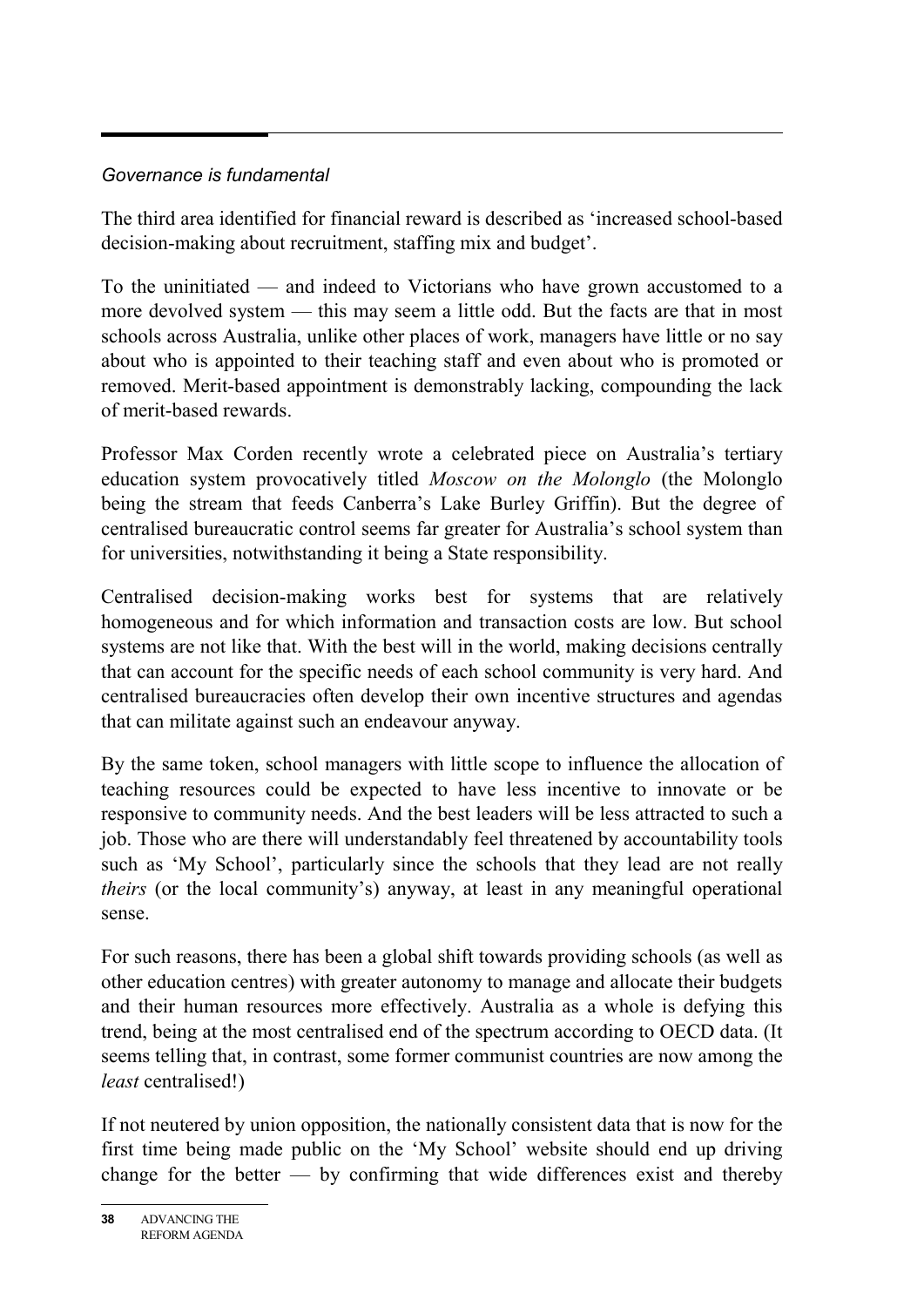forcing governments to confront the issues and find ways of addressing them. As things stand, poor performance is neither readily apparent nor acknowledged, and the ability to respond to poor performance is not really there for many school leaders. Nor is there much scope for better performing schools to accommodate any increased student demand.

While decentralised school systems are less likely to tolerate failure, and have more incentive and scope to meet local community needs, the overseas evidence about their comparative performance is of variable quality. It should therefore be instructive to observe the outcomes from WA's recent pilot initiative to devolve decisions about budget allocation and human resources, covering some 30 schools (assuming that baseline data and monitoring are adequate).

Meanwhile, we already have an enhanced capacity through NAPLAN to assess the relative educational performance of Australia's two largest States, with their quite different governance structures. There is little between Victoria and NSW currently in relation to literary and numeracy outcomes. What does seem clear, is that Victoria's devolved system achieves comparable outcomes at significantly lower cost per student than NSW's more highly centralised and bureaucratised one (SCRGSP 2010, CRC, 2009). Or, to put it another way, NSW has achieved similar results to Victoria with additional resourcing.

# **Learning about what works best**

This leads me to conclude on a theme that by now will not come as a surprise namely, the importance of strengthening the evidence-base for policy decisions and reform initiatives going forward.

The lack of such an approach is likely to have contributed, in my view, to the observed decline in the measured 'productivity' of our school systems over the past two decades or so, despite substantial additional funding. Arguably the most costly mistake has been to spend scarce budgetary resources on smaller class sizes instead of better teachers, notwithstanding steadily accumulating evidence that smaller classes, in the ranges contemplated, were unlikely to achieve improved learning outcomes.

Such socially unproductive policy excursions are perhaps best explained by what Finance Minister Lindsay Tanner has labelled 'producerism' — the dominant influence on policy outcomes of producers over consumers and the wider community. In this industry, as in others, such an approach appears not only to have served its consumers (students and their families) poorly, it has ultimately served the producers (teachers) poorly as well. For example, while there are many more

**39**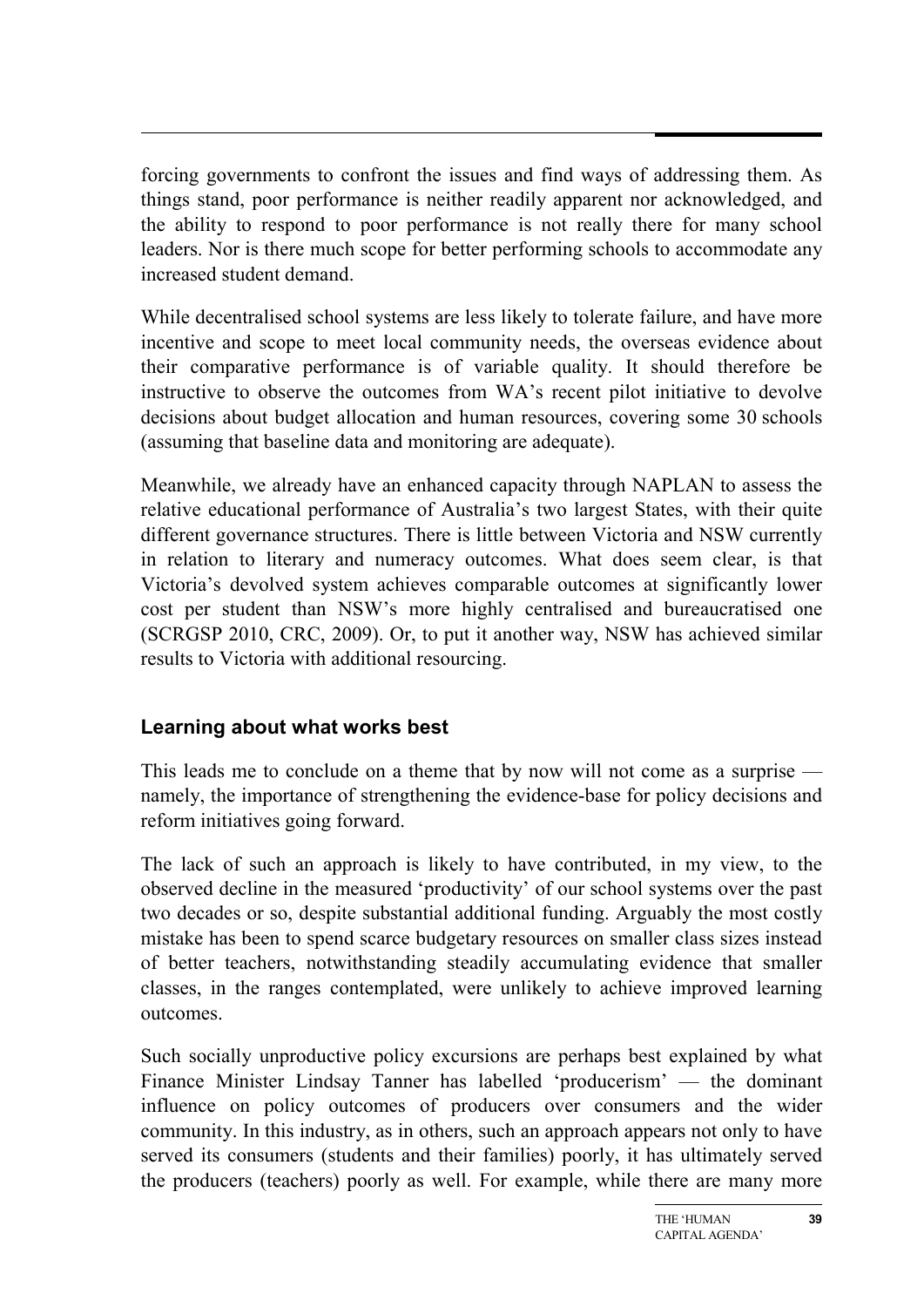teachers in Australia than ever before — and consequently more funding and power for those bodies representing them — the average teacher who joined years ago seems to have effectively paid for this with a lower salary today.

## *The COAG framework holds promise*

COAG's human capital reform agenda has the potential to be transformative. It wisely utilizes a blend of cooperation and competition (with only some gentle  $c\text{oercion}$  — or, perhaps more accurately, 'inducements' — from the Australian Government). It is at its best in the education area, where the relevant working group delivered a coherent framework of desired outcomes, targets and program measures that cover the main 'bases' — an impressive achievement thus far.

Importantly, while Australian Government funding is the glue that binds this agreement together, there is little prescription from Canberra about *how* things should be done (little of the 'Moscow on the Molonglo'). Detailed policy design has properly been seen as the province of the States and Territories. However, the National Partnership payments, and the associated transparent monitoring of performance generally, are calculated to create incentives for jurisdictions to apply themselves to achieving the national goals. This should in turn favour an evidencebased approach, in order for them to determine what will actually work. Moreover, in an important first, some funding has been made contingent on conducting evaluations and making use of existing evidence.

Such systemic provision for policy experimentation and learning across jurisdictions has been lacking from our Federal system for far too long. The unique potential contribution which Federalism can offer policy development has effectively been squandered, despite the many meetings and long agendas of MCEETYA and other Ministerial Councils. The reality is that there has been no lack of policy innovation in this country over the years, but not many 'experiments' have been properly evaluated and too few have spread across jurisdictions.

In the fiscally constrained aftermath of the GFC, it will be especially important that any new programs can demonstrate a large payoff, based on solid analysis and evidence. For it remains the case that while there is good evidence to support the broad areas on which COAG has focussed, the question of how best to secure the potential gains (as estimated in projections by the Victorian Treasury and the Productivity Commission) remains unsettled. There is still a risk of misdirecting budgetary resources and of missing opportunities to achieve better outcomes.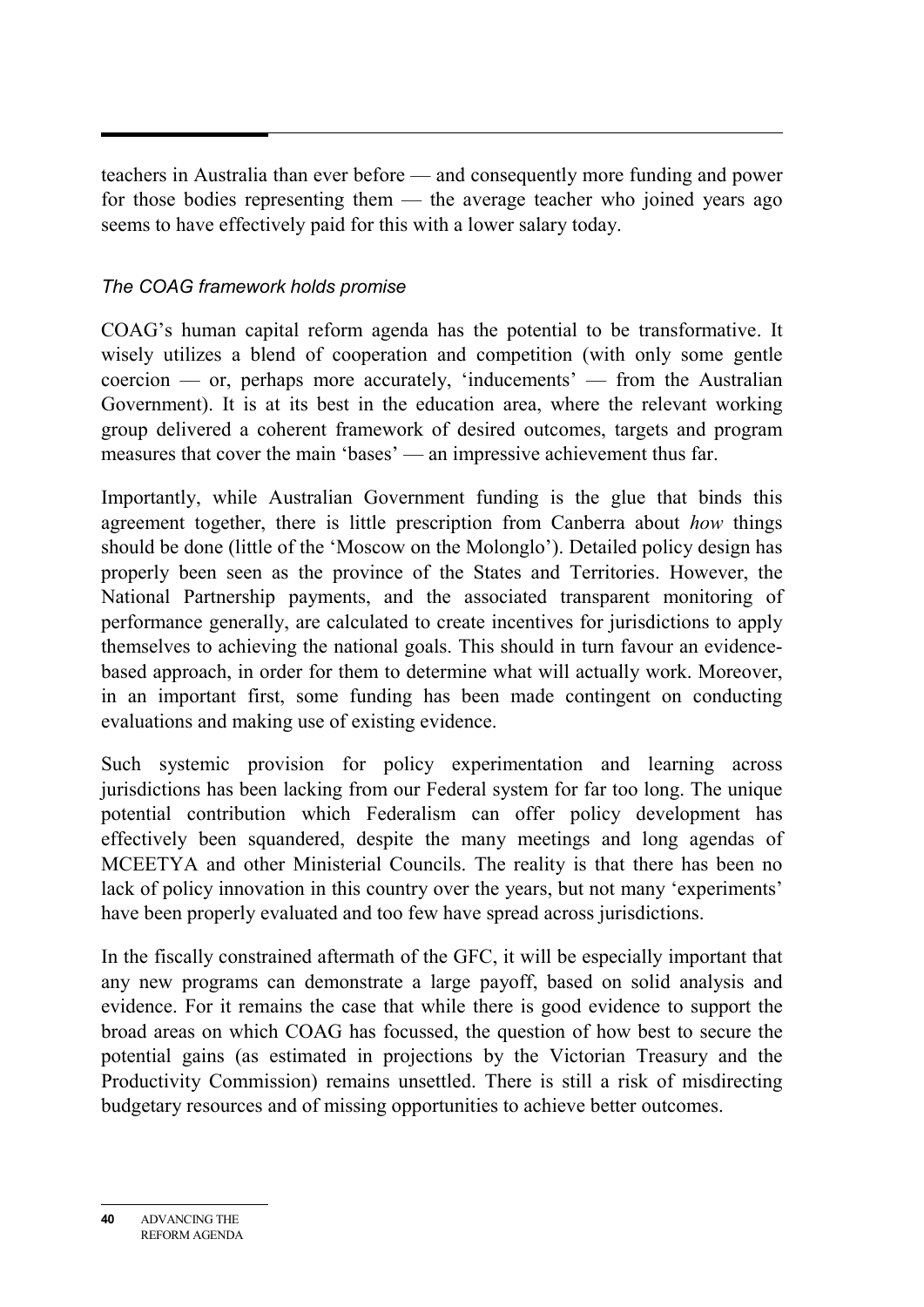#### *Priorities for evaluation and review*

It follows from what I have already said that an absolute priority in this respect is understanding how we can best enhance the performance of the education workforce at all levels — early childhood, school, VET and university. I have talked about remuneration issues and their complexities, which deserve closer analysis, but there are various other dimensions to this challenge, including more fundamental questions to do with governance, regulatory frameworks and decisionmaking on human resource matters, as well as the training of new teachers and upgrading of existing teachers' skills.

As noted, what can be achieved in the areas of educational workforce and system governance will, among other things, bear directly on what can be achieved for the lower SES groupings where Australia compares less favourably internationally. While there are low performing students across the socio-economic spectrum, justifying some attention to raising performance *per se*, there is evidence that low SES kids underperform relative to their potential across the board, justifying the targeting of this group as a whole. (That is, the top performers from the lower SES group could also do a lot better.) Hence COAG's attention to schools in lower SES areas would seem warranted, especially for those performing poorly relative to other schools with similar student populations. (This can now be revealed through NAPLAN data — with 'My School' transparency upping the ante for action again illustrating the perversity of opposition to reporting by those professing to hold the interests of students paramount.)

A key part of this, given evidence about the bearing that home life has on school life, is providing support for and encouraging greater engagement of families in their children's education. Strategies to make children feel more connected to the schooling part of their lives will also be important.

The biggest challenge of all is to get outcomes for Indigenous children that are comparable to those for other Australians — even to those of equivalent SES status. There is no single or simple policy prescription here. The answer again is likely to lie in tackling the home and school environments, but with more intensive personalised support for Indigenous kids, including through greater provision of Indigenous staff. Of course, this will be relatively costly. But while such investments may not have a net payoff in a conventional economic (productivity) sense, the *social* dividend for the kids concerned, their communities and, I believe, for Australians as a whole, is likely to be large.

A key problem in the past has again been lack of data on outcomes, to know whether programs are actually working. Under COAG's new approach, that is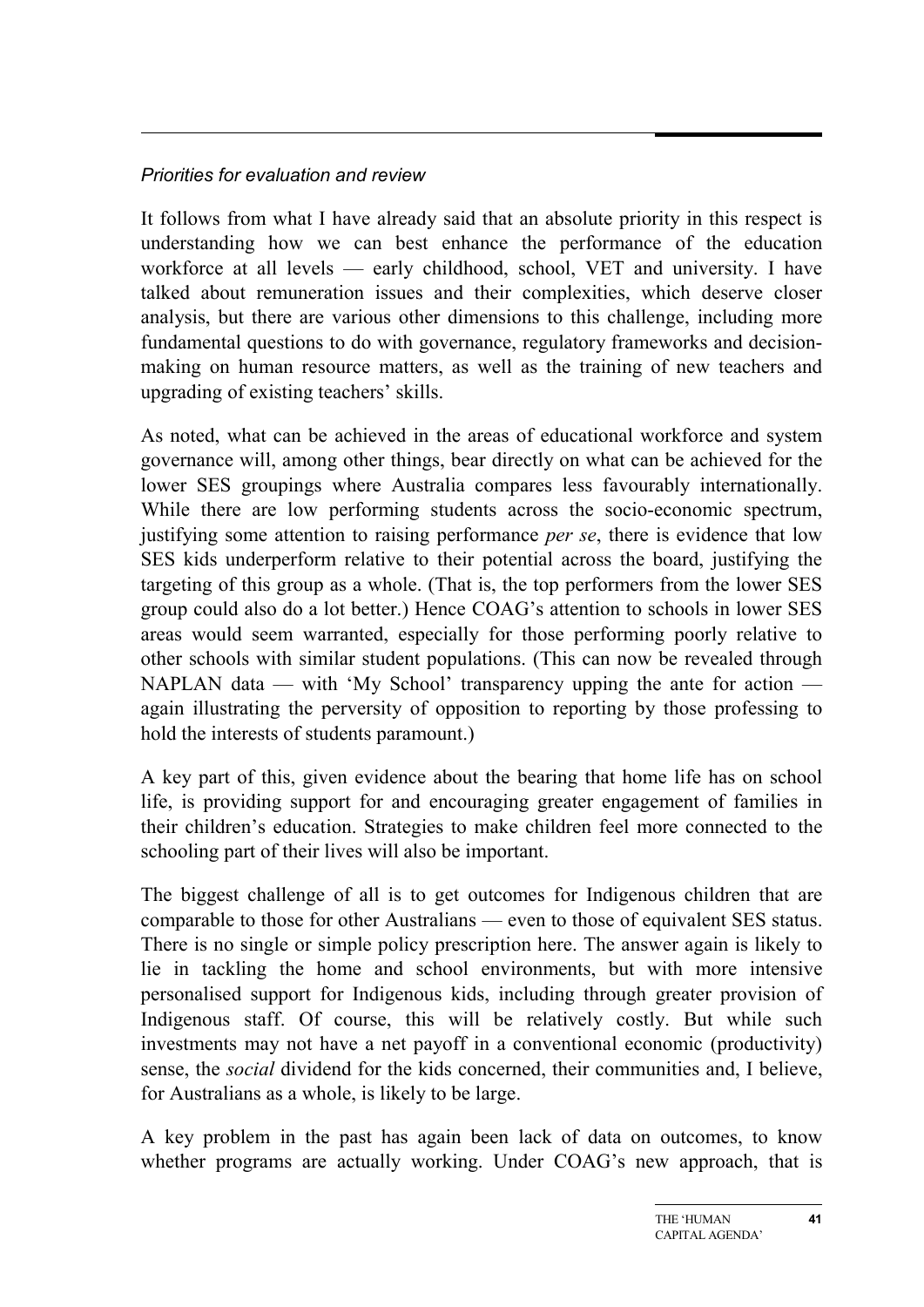changing, though there is still some way to go. In Victoria, the data point to significantly improved outcomes over a five-year period — for example, the disparity in Year 7 reading attainment has fallen from 24 to 13 percentage points which suggests that COAG's target of at least halving the gap by 2018 is attainable.

Noel Pearson has recently emphasised the importance of Indigenous children being 'school ready' from the outset, if they are to make subsequent progress. There is now a substantial body of evidence that attention to early childhood education *before* formal schooling commences — can indeed have lasting dividends, at least for disadvantaged kids.

COAG's program is currently directed at achieving universal access to pre-school in the year before school-proper commences, with some additional attention to disadvantaged and low SES groups. There is now also a question as to whether policy attention needs to be extended to children in the 0–3 age bracket. Victoria has (again) led the thinking on this and there is some desire to broaden COAG's agenda in this direction.

This whole area would seem to warrant a more substantial research effort in Australia, in relation to the potential *net* payoffs, the types of programs that could be most effective and the extent to which they should involve targeting. The celebrated work of James Heckman in the USA has been most instructive about disadvantaged students, at least in that country, but has been spread a bit thinly in supporting early childhood policy in Australia. Local trials would seem an imperative before further large-scale programs directed at early childhood are implemented.

Better evidence demands both better data and better methodologies. Relative to the USA and UK, Australia has made little use of longitudinal data, which can be of crucial importance in assessing the relative significance of different influences on observed outcomes. Recent breakthroughs have come through the HILDA survey and two longitudinal studies of children, one of which is focussed on Indigenous children. In relation to methodologies, proper experimental trials in social policy have been rare, with little use made of the randomised controls that have been seen overseas as the 'gold standard' (PC, 2010). Further progress in these areas should also now be seen as a priority in advancing the human capital agenda.

# **A final comment**

In conclusion, I am conscious that in a talk about the education and training component of COAG's 'human capital' agenda, I have ended up talking a lot more about schools than VET or Higher Education. I rationalise that on the basis firstly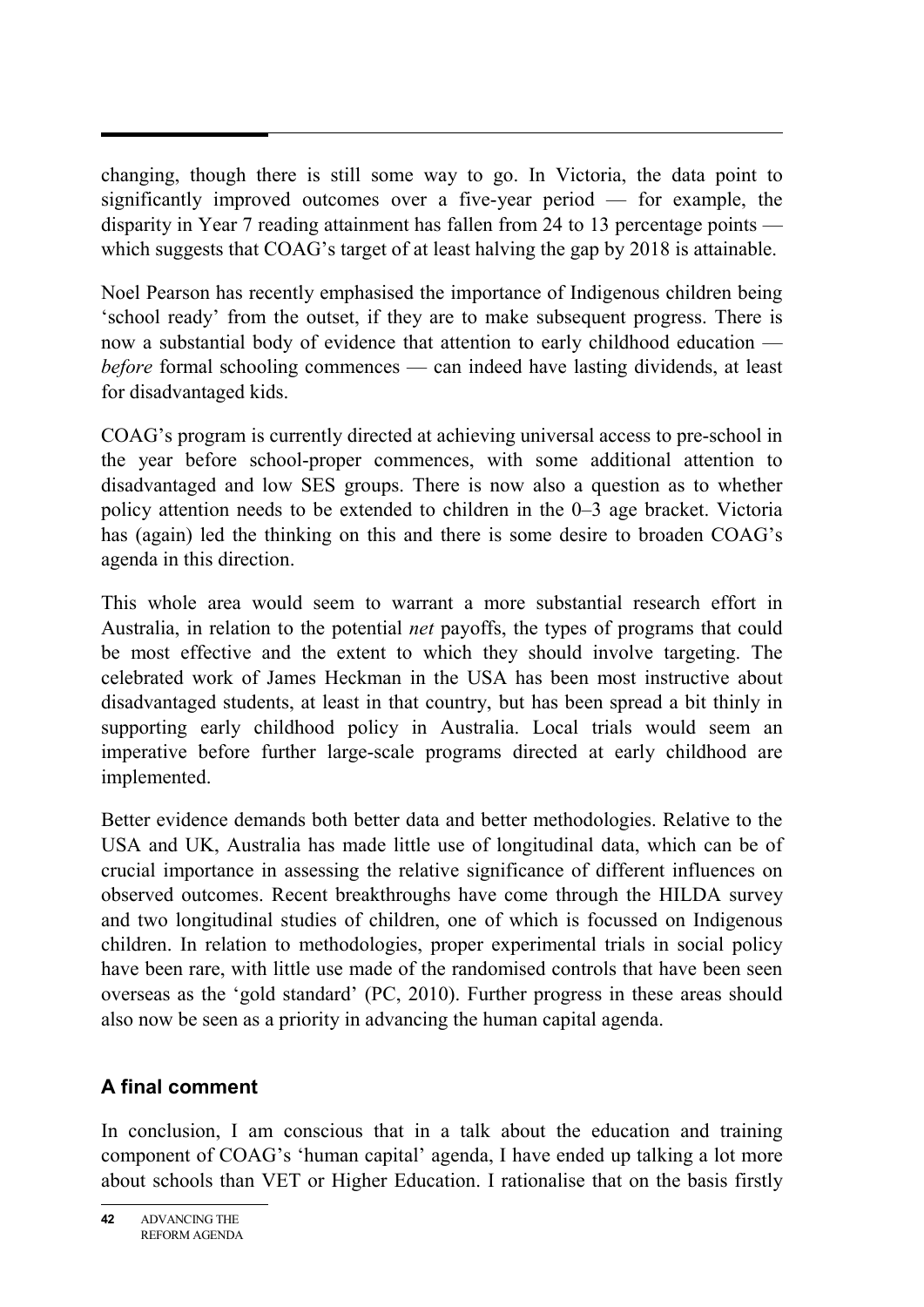that schools are the bedrock on which higher learning is founded; secondly, because they appear in greater need of performance improvement; and thirdly, because the COAG framework presents a particularly promising basis for moving forward through a cooperative and evidence-based approach.

In light of the recent kerfuffle over My School (not to mention over differential pay schemes for top teachers), I could add a *fourth* reason. Opposition to reform seems particularly strong and wrong-headed in this sector. However, as we have seen with earlier waves of beneficial reform in the face of entrenched producer opposition, evidence about the economic and social costs of existing deficiencies and the benefits of reforming them should ultimately be decisive — not only in determining what needs to be done, but in securing community support for it.

#### **References**

- Banks, G. 1998, *Human Capital, the Universities and microeconomic reform*, Presentation to Victorian Economic Society, Melbourne.
- Barnes, P. and Kennard, S. 2002, *Skill and Australia's Productivity Surge*, Productivity Commission Staff Research Paper, Canberra.
- Chiswick, B., Lee, Y. and Miller, P. 2003, 'Schooling, literacy, numeracy and labour market success', *The Economic Record*, vol. 79, no. 245, June, pp.165-81.
- COAG Reform Council, 2009, *National Education Agreement: Baseline performance report for 2008,* COAG Reform Council, Sydney.
- Dawkins, P. 2010, *Improving Educational Outcomes in Victoria*, Dean's lecture, Melbourne University Graduate School of Education.
- Dowrick, S. 2004, 'Ideas and Education: Level or Growth Effects and Their Implications for Australia', in National Bureau of Economic Research, *Growth and Productivity in East Asia*, NBER-East Asia Seminar on Economics, vol. 13, pp. 9-40, National Bureau of Economic Research, Inc.
- Forbes, M., Barker, A. and Turner, S. 2010, *The Effects of Education and Health on Wages and Productivity*, Productivity Commission Staff Working Paper, Melbourne, March.
- Hanushek, E. A. and Woessman, L. 2009, *Do Better Schools Lead to More Growth? Cognitive Skills, Economic Outcomes, and Causation*, National Bureau of Economic Research, Working Paper, no. 14633.
- Laplagne, P., Glover, M. and Shomos, A. 2007, *Effects of Health and Education on Labour Force Participation*, Staff Working Paper, Melbourne, May.